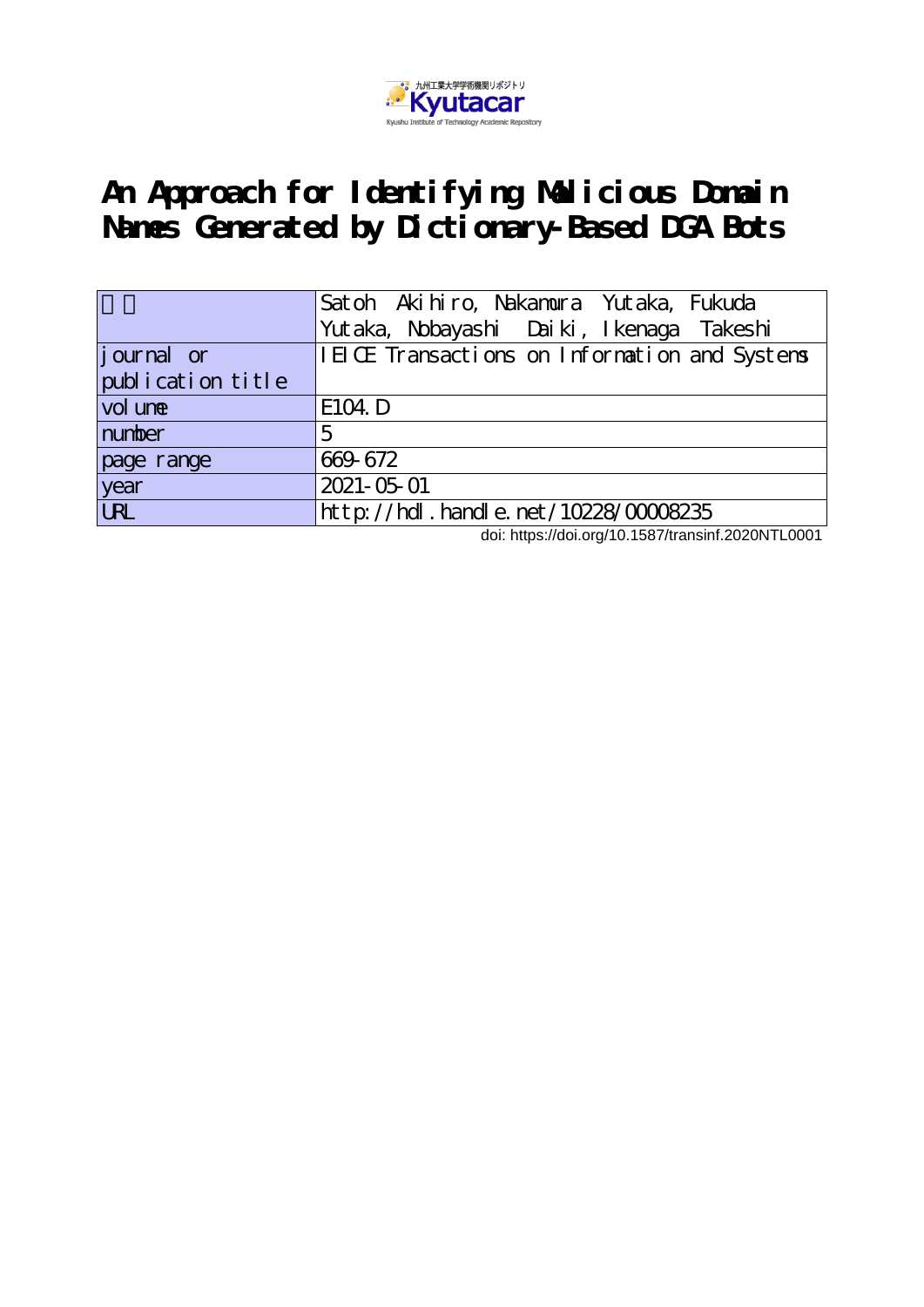LETTER Special Section on the Architectures, Protocols, and Applications for the Future Internet

# **An Approach for Identifying Malicious Domain Names Generated by Dictionary-Based DGA Bots**

# **Akihiro SATOH**†a)**, Yutaka NAKAMURA**† **, Yutaka FUKUDA**† **, Daiki NOBAYASHI**† **,** *and* **Takeshi IKENAGA**† **,** *Members*

**SUMMARY** Computer networks are facing serious threats from the emergence of sophisticated new DGA bots. These DGA bots have their own dictionary, from which they concatenate words to dynamically generate domain names that are difficult to distinguish from human-generated domain names. In this letter, we propose an approach for identifying the callback communications of DGA bots based on relations among the words that constitute the character string of each domain name. Our evaluation indicates high performance, with a recall of 0.9977 and a precision of 0.9869. *key words: dga bot, dictionary-based domain generation algorithm, domain name, network security*

## **1. Introduction**

Some of the most serious security threats facing computer networks involve botnets. A botnet is a group of compromised machines, termed bots, that can be remotely controlled through a command-and-control server (C&C). Cybercriminals operate these bots through a C&C to perform malicious activities, such as phishing an organization, spreading bots to other machines, and stealing confidential information.

Although administrators need to swiftly remove bots that reside in their networks, many botnets have domain generation algorithms (DGAs) to avoid detection [\[1\].](#page-4-0) A DGA is a mechanism that frequently changes the domain name for the C&C to hide the callback communication from the bot to the C&C. Specifically, the bot uses the DGA to dynamically generate domain names and attempts name resolution for each; the domain name that returns the correct response is taken to be the C&C.

Some previous studies  $[2]$ – $[4]$  focused on discernible differences in the character strings of benign and malicious domain names for detecting the callbacks of DGA bots. For example, Truong et al. [\[3\]](#page-4-3) proposed a method that learns and predicts the character patterns in domain names using bigram models with supervised learning. Anderson et al. [\[4\]](#page-4-2) extended this method to include character-level modeling with long short-term memory (LSTM) networks. These methods are based on observations: benign domain names tend to reflect the intent of their domain registrants, such as an organization, product, or content; in contrast, malicious

| Manuscript received August 14, 2020.                                          |  |
|-------------------------------------------------------------------------------|--|
| Manuscript revised December 13, 2020.                                         |  |
| $\mathbf{M} = \mathbf{M} + \mathbf{M} + \mathbf{M} + \mathbf{M} + \mathbf{M}$ |  |

Manuscript publicized February 17, 2021.

†The authors are with Kyushu Institute of Technology, Kitakyushu-shi, 804–8550 Japan. a) E-mail: satoh@isc.kyutech.ac.jp

DOI: 10.1587/transinf.2020NTL0001

domain names are meaningless character strings because conflicts with already registered domain names must be avoided. These efforts have spurred the emergence of more sophisticated DGA bots to defeat these detection methods. These DGA bots have their own dictionary, from which they can concatenate words to dynamically generate domain names that are difficult to distinguish from human-generated domain names [\[5\].](#page-4-4) Thus, character-level modeling, which excludes words, is unlikely to ensure sufficient accuracy for detecting these dictionary-based DGA (dict-DGA) bots.

Pereira et al. [\[6\]](#page-4-5) proposed a method for detecting dict-DGA bots based solely on domain strings. This method has two functions: estimating the dictionary used by dict-DGA bots from their callbacks and identifying malicious domain names using the estimated dictionary. However, this identification is extremely simple: malicious domain names are determined by whether the number of words constituting the character string exceeds a given threshold level in the estimated dictionary. As a result, many false positives are caused by the lack of consideration of benign domain names. Our work focuses on characterizing the differences between benign and malicious domain names by machine learning, and the results improve upon those achieve by the method in  $[6]$ .

#### **2. Proposal**

In this letter, we attempt to detect dict-DGA bots by identifying malicious domain names from massive queries for domain name systems (DNSs). We focus on queried domain names for the DNSs because name resolution is an unencrypted interaction that always occurs prior to the callbacks of DGA bots. Table 1 shows examples of domain names generated by dict-DGA bots. Since there are differences between dynamically generated domain names and humangenerated domain names in terms of the frequency of word

**Table 1** Examples of domain names generated by dict-DGA bots.

| Banjori  | earnestnessbiophysicalohax[.]com        |
|----------|-----------------------------------------|
|          | pbmnestnessbiophysicalohax[.]com        |
| Pizd     | actionwelcome[.]net                     |
|          | brokenforget[.]net                      |
| Rovnix   | toourgovernmentscorrespondence [. ] com |
|          | ofhistoryandwithoutindependent[.]com    |
| Suppobox | windowtherefore[.]net                   |
|          | severadifference[.]net                  |

Copyright © 2021 The Institute of Electronics, Information and Communication Engineers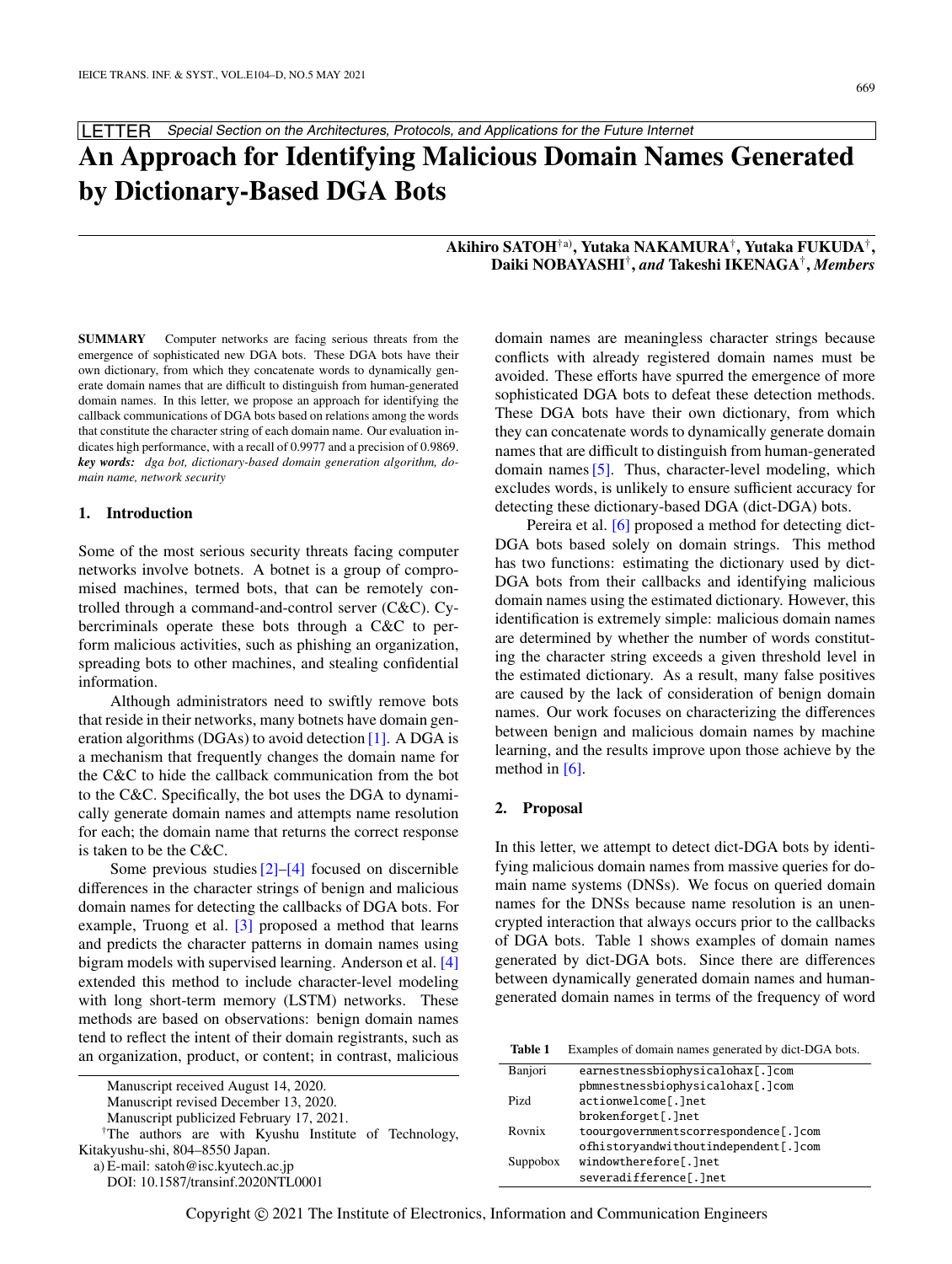

Fig. 1 Overview of the proposed approach for detecting dict-DGA bots based on word relations in domain names.

co-occurrences, we propose an approach for identifying malicious domain names by analyzing relations among the words constituting character strings in each domain name. The novelties of this approach include the following: (1) the use of general graph-theoretical techniques to represent relations among words in domain names; and (2) the use of centrality to quantify the importance of each word in the domain name. These indicators characterize the differences between benign and malicious domain names. Finally, we apply machine learning to the feature vectors derived from these indicators to reduce the number of false positives.

In [\[7\],](#page-4-6) the domains for classification as benign or malicious were significantly narrowed by focusing on nonexistent domain (NXDOMAIN) responses that occur as the DGA changes the callback destination. In this case, the NXDOMAIN response is an error message that indicates an invalid domain name. Based on this insight, we consider only domains for which the name resolution yielded NX-DOMAIN responses.

Figure 1 shows an overview of the proposed approach, which has three steps: (1) word segmentation, (2) word graph construction, and (3) feature-vector-based identification. The following sections describe the training datasets and each of these steps in detail.

# 2.1 Training Datasets

We denote a dataset comprising the same type of domains by  $x \in X_i, i \in \{0 \cdots n\}$ , where the dataset  $X_0$  contains benign domains and the remaining *n* datasets  $X_1, \dots, X_n$ contain malicious domains generated by *n* different DGA bots. Note that domain names in the datasets are shortened and replaced with primary domain names. A primary domain is the highest-level domain name given to a registrar. For example, the primary domain names for www.ieice.org and ns.kyutech.ac.jp would be



**Fig. 2** Example of constructing a word graph using a set of word groups.

ieice.org and kyutech.ac.jp, respectively.

## 2.2 Word Segmentation

This step segments the primary-level character string for domain *x* into a word group *w* using a dictionary  $D$ . Dictionary D includes an English dictionary and a corpus collected through web crawling. Word segmentation is based on two conditions: (1) minimize the number of words while maximizing the length of words, and (2) give preference to words that are in the dictionary by increasing their likelihood of being selected. We define this word segmentation approach with the following equation:

$$
\mathcal{F}(x) = \underset{w \in \mathbb{W}(x)}{\arg \max} \frac{1}{m} \prod_{j=1}^{m} \mathcal{P}(w_j)
$$
\n
$$
\mathcal{P}(w_j) = \begin{cases} 1 & (w_j \in \mathbb{D}) \\ 1 / |\mathbb{D}|^{w_j} & (w_j \notin \mathbb{D}) \end{cases}
$$

Here,  $W(x)$  is all the candidate segmentations for the primary-level character string of domain  $x$ ; w is the candidate segmentation comprising words  $w_1, \dots, w_j, \dots, w_n$ ;  $|w_j|$  is the length of word  $w_j$ ; and  $|D|$  is the total number of words in dictionary  $\mathbb{D}$ . Furthermore,  $\mathcal{P}(w_i)$  is the selectivity of word  $w_j$ , which is based on whether word  $w_j$  is in dictionary  $\mathbb{D} \cdot \mathcal{P}(w_j) = 1$  when  $w_j \in \mathbb{D}$ , and  $\mathcal{P}(w_j) = 1/|\mathbb{D}|^{|w_j|}$  when  $w_i \notin \mathbb{D}$ . As an example of word segmentation, a primarylevel character string kyutechlocaldomain is divided into word group {kyutech, local, domain}. When this step of the algorithm is complete, it outputs a set of word groups *W<sup>i</sup>* derived by segmenting the primary-level character strings for all the domains in training dataset *X<sup>i</sup>* . Note that set *W<sup>i</sup>* allows us to contain duplicate elements.

#### 2.3 Word Graph Construction

This step uses a word graph to represent the relations among a set of word groups *W<sup>i</sup>* corresponding to domain strings in training dataset  $X_i$ . A word graph  $G_i$  is simply a weighted undirected graph with a vertex set and an edge set. Each vertex corresponds to each word in set  $W_i$ ; the edge weights indicate the frequencies of co-occurrence of words in set *W<sup>i</sup>* , where co-occurrence means that the words belong to the same word group. Note that words with similar character strings share the same vertex. We use the Levenshtein ratio for similarity calculations and unweighted centroid clustering with threshold  $th_{\alpha}$  for word aggregation. Figure 2 shows an example of a constructed word graph using the set of three-word groups [ {kyutech, local, domain}, {kyutech,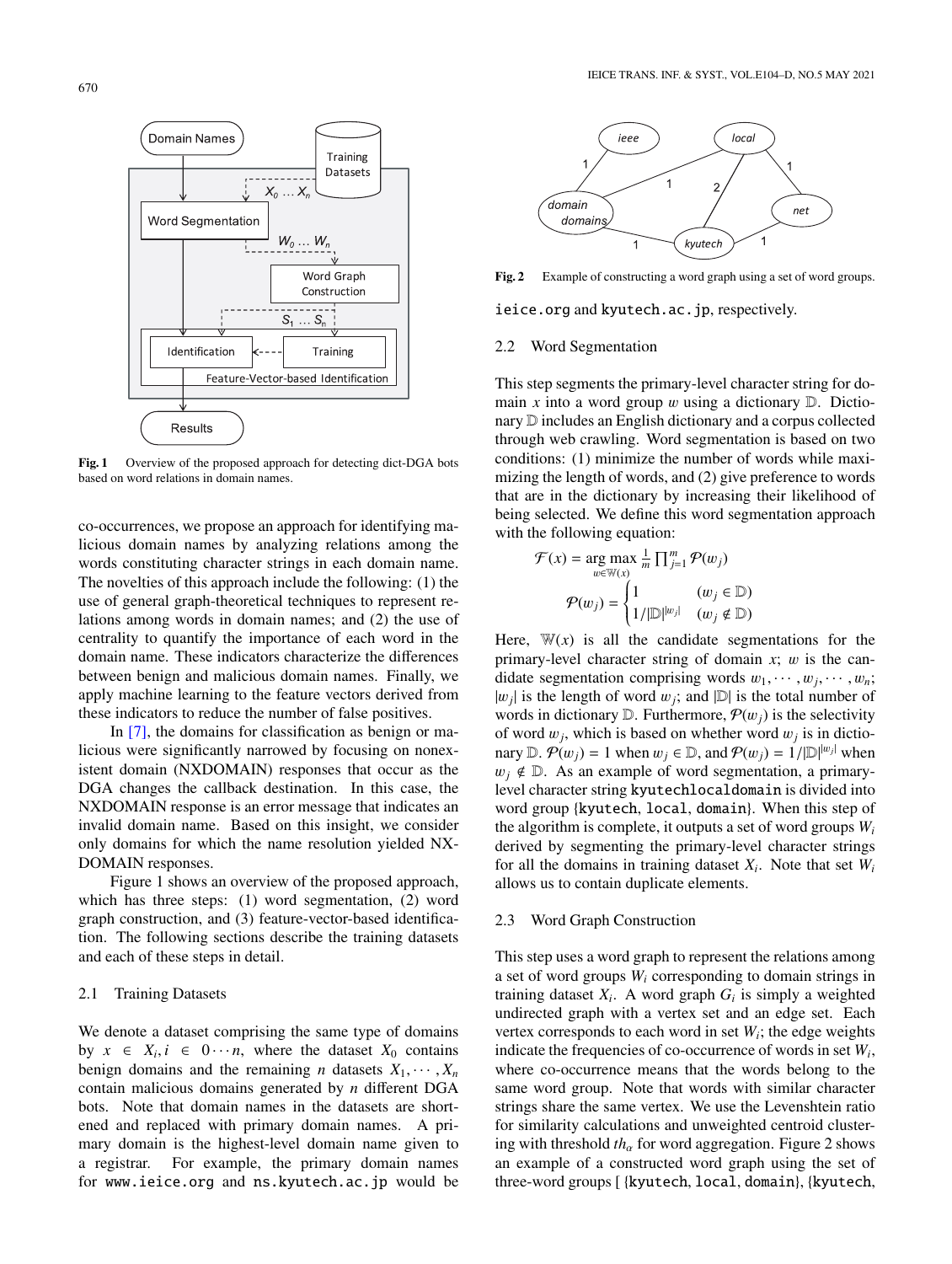**Table 2** Numbers of benign and malicious domains in the datasets.

| DΟ                          |                  | $\mathbf{a}$  | $\mathbf{r}$    | D4            | D.                     | D6              | ∽∼<br>D           |
|-----------------------------|------------------|---------------|-----------------|---------------|------------------------|-----------------|-------------------|
| T.<br>Benign<br>124<br>3021 | Banıorı<br>30000 | JOZ1<br>30000 | Matsnu<br>30000 | Piza<br>30000 | <b>covnix</b><br>30000 | Sisron<br>30000 | Suppobox<br>30000 |

local, net}, {ieee, domains } ]. Due to the similarity of domain and domains, the two words share a vertex. Additionally, we define conjunction as a process for two-word graphs. Conjunction is the process of reconstructing word graph  $G_{i:j}$  from word group sets  $W_i$  and  $W_j$  into word graphs  $G_i$  and  $G_j$ .

Dynamically generated malicious domain names and human-generated benign domain names exhibit clear differences in their frequencies of word co-occurrences. The words that illuminate these distinctions most effectively are those that play central roles in a word graph. To this end, we associate the following importance value with an arbitrary group w comprising words  $w_1, \dots, w_j, \dots, w_n$ :

$$
S_i(w) = \sum_{w_j \in w} |w_j| (C_{0:i}(w_j) - C_0(w_j))
$$

Here,  $|w_j|$  denotes the length of word  $w_j$ .  $C_0(w_j)$  and  $C_{0:i}(w_j)$ are functions that derive the centrality of word  $w_j$  in word graphs  $G_0$  and  $G_{0:i}$ . Accordingly, this value means that the change in the centrality of word group  $w$  resulting from the conjunction of word graph  $G_0$  is constructed from benign dataset  $X_0$  and  $G_i$  is constructed from malicious dataset *Xi* . To compute the values, we use the PageRank centrality, which can be used even if a word graph is undirected and disconnected.

# 2.4 Feature-Vector-Based Identification

This step first calculates feature vectors from the domains in the training datasets. Based on the importance values in the word graph defined in the previous section, the feature vector for the domain name consisting of word group  $w$  is given by the following equation:

$$
\vec{w} = (S_1(w), \cdots S_i(w), \cdots S_n(w))
$$

Then, we apply machine learning to these feature vectors to construct a training model. We adopt a support vector machine (SVM) as the machine learning algorithm because of its generalization and identification performance. The output of this step is the overall identification results of our algorithm regarding the benign versus malicious nature of the unknown input domain names, which are obtained by segmenting the domain name, calculating the feature vector, and applying the training model.

# **3. Evaluation**

This section presents the experiments conducted to evaluate the effectiveness of the proposed approach. The main focus of the evaluation is the accuracy of identifying benign and malicious domain names. The experimental setup and results are described in Sects. 3.1 and 3.2.

| Table 3 | Experimental results. |  |
|---------|-----------------------|--|
|         |                       |  |

|                     | Recall | Precision |
|---------------------|--------|-----------|
| Anderson et al. [4] | 0.9977 | 0.9305    |
| Pereira et al. [6]  | 0.8873 | 0.6380    |
| Our work            | 0.9977 | 0.9869    |

#### 3.1 Experimental Setup

Table 2 shows the datasets of the benign and malicious domains used in the experiments. The malicious domains of seven DGAs were published on the websites  $[8]$ ,  $[9]$ , whereas the benign domains resulting in NXDOMAIN responses were collected via our campus network. We confirmed the absence of bot-related domains in the benign set as follows: suspicious machines were detected by multiple security appliances, and these machines were examined for matches with the characteristic reported in  $[1]$ ,  $[5]$ ,  $[7]$  that a DGA bot causes massive NXDOMAIN responses as a result of name resolution for unfamiliar domains during a short period. In the experiments, 5-fold cross-validation of the benign and malicious domains was performed using 20% of the data as the testing datasets and the remainder as the training datasets.

For comparison with our approach, we implemented two different methods for identifying benign and malicious domains based only on their character strings, as described in [\[4\]](#page-4-2) and [\[6\].](#page-4-5) The first implementation uses characterlevel modeling with LSTM networks applied to the domain strings, whereas the second implementation uses the number of words that constitute the domain string and that are present in the estimated dictionary as the identification threshold.

In the proposed approach, we mainly used words registered in Aspell  $[10]$  and the corpus  $[11]$  as the dictionary for word segmentation. The total number of words in the dictionary was 500,000. We set the threshold  $th_{\alpha}$  to 0.85 and the SVM kernel to a radial basis function with hyperparameter 1.0 and cost 5.0. These parameters were determined experimentally, and their optimization will be addressed in a future work.

#### 3.2 Experimental Results and Discussion

We employ two common metrics to characterize the identification ability for benign and malicious domains. Recall is the ratio of the number of correctly predicted malicious domains to the total number of actual malicious domains, and precision is the ratio of the number of correctly predicted malicious domains to the total number of predicted malicious domains.

The experimental results are presented in Table 3,